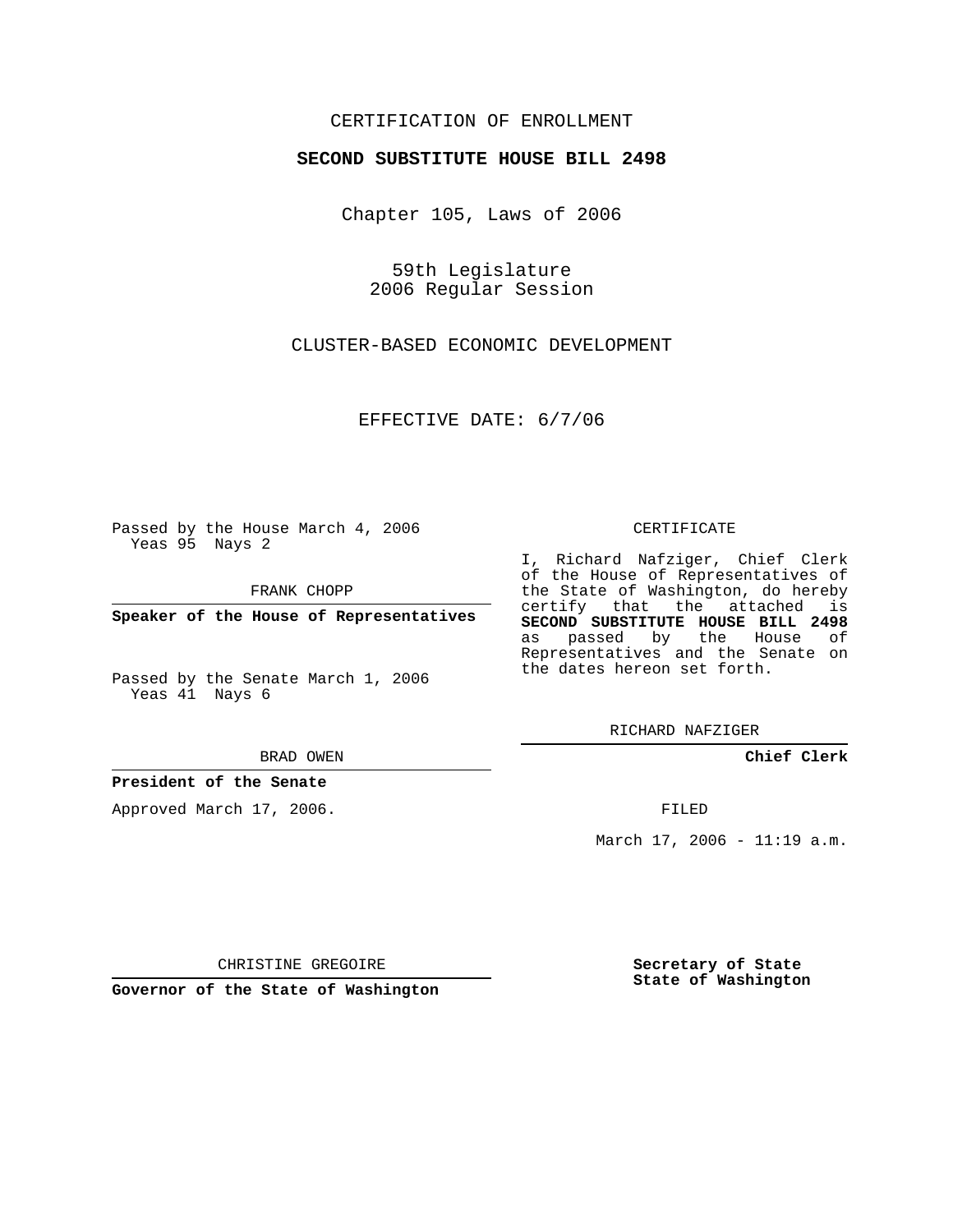# **SECOND SUBSTITUTE HOUSE BILL 2498** \_\_\_\_\_\_\_\_\_\_\_\_\_\_\_\_\_\_\_\_\_\_\_\_\_\_\_\_\_\_\_\_\_\_\_\_\_\_\_\_\_\_\_\_\_

\_\_\_\_\_\_\_\_\_\_\_\_\_\_\_\_\_\_\_\_\_\_\_\_\_\_\_\_\_\_\_\_\_\_\_\_\_\_\_\_\_\_\_\_\_

### AS AMENDED BY THE SENATE

Passed Legislature - 2006 Regular Session

## **State of Washington 59th Legislature 2006 Regular Session**

**By** House Committee on Appropriations (originally sponsored by Representatives Kilmer, Buri, Morrell, Skinner, Green, Linville, McCoy, Moeller, Chase, Rodne, Conway, Haler, Morris, Ericks and Sells)

READ FIRST TIME 02/08/06.

1 AN ACT Relating to cluster-based economic development; and amending 2 RCW 43.330.090.

3 BE IT ENACTED BY THE LEGISLATURE OF THE STATE OF WASHINGTON:

 4 **Sec. 1.** RCW 43.330.090 and 2005 c 136 s 14 are each amended to 5 read as follows:

 6 (1) The department shall work with private sector organizations, 7 industry and cluster associations, federal agencies, state agencies 8 that use a cluster-based approach to service delivery, local 9 governments, local associate development organizations, and higher 10 education and training institutions ((to assist)) in the development of 11 industry cluster-based strategies to diversify the economy, facilitate 12 technology transfer and diffusion, and increase value-added production 13 ((by focusing on targeted sectors)). The industry clusters targeted 14 ((sectors)) by the department may include, but are not limited to, 15 ((software, forest products, biotechnology, environmental industries, 16 recycling markets and waste reduction, aerospace, food processing, 17 tourism, film and video, microelectronics, new materials, robotics, and 18 machine tools)) aerospace, agriculture, food processing, forest 19 products, marine services, health and biomedical, software, digital and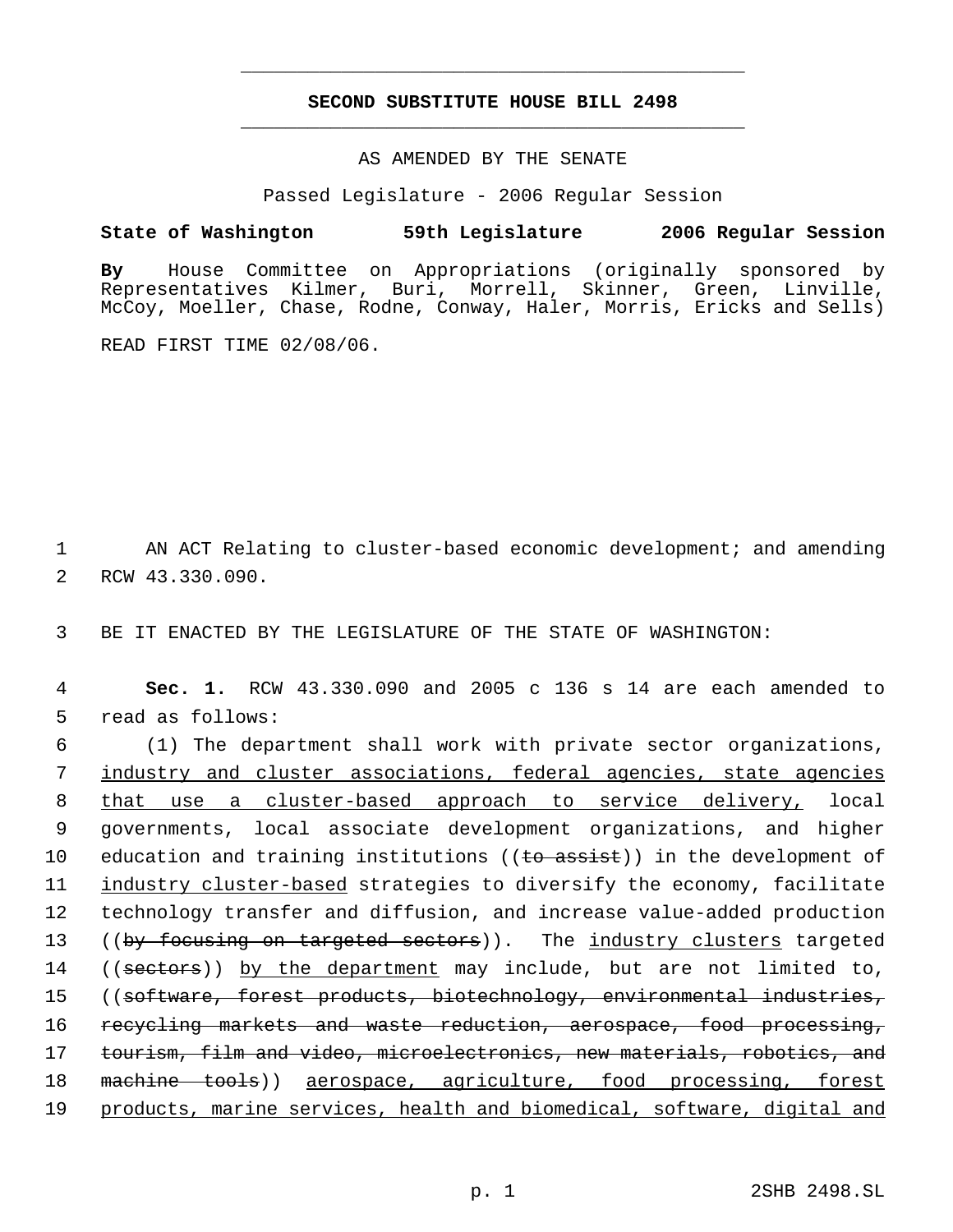interactive media, transportation and distribution, and 2 microelectronics. The department shall, on a continuing basis, evaluate the potential return to the state from devoting additional 4 resources to ((a targeted sector's)) an industry cluster-based approach 5 to economic development and ((including)) identifying and assisting 6 additional ((sectors in its efforts)) clusters. The department shall use information gathered in each service delivery region in formulating 8 its ((sectoral)) industry cluster-based strategies and ((in designating new targeted sectors)) shall assist local communities in identifying 10 regional industry clusters and developing industry cluster-based strategies.

 (2) The department shall pursue a coordinated program to expand the tourism industry throughout the state in cooperation with the public and private tourism development organizations. The department, in operating its tourism program, shall:

 (a) Promote Washington as a tourism destination to national and international markets to include nature-based and wildlife viewing tourism;

 (b) Provide information to businesses and local communities on tourism opportunities that could expand local revenues;

 (c) Assist local communities to strengthen their tourism partnerships, including their relationships with state and local agencies;

 (d) Provide leadership training and assistance to local communities to facilitate the development and implementation of local tourism plans;

 (e) Coordinate the development of a statewide tourism and marketing plan. The department's tourism planning efforts shall be carried out in conjunction with public and private tourism development organizations including the department of fish and wildlife and other appropriate agencies. The plan shall specifically address mechanisms for: (i) Funding national and international marketing and nature-based tourism efforts; (ii) interagency cooperation; and (iii) integrating the state plan with local tourism plans.

 (3) The department may, in carrying out its efforts to expand the tourism industry in the state:

 (a) Solicit and receive gifts, grants, funds, fees, and endowments, in trust or otherwise, from tribal, local or other governmental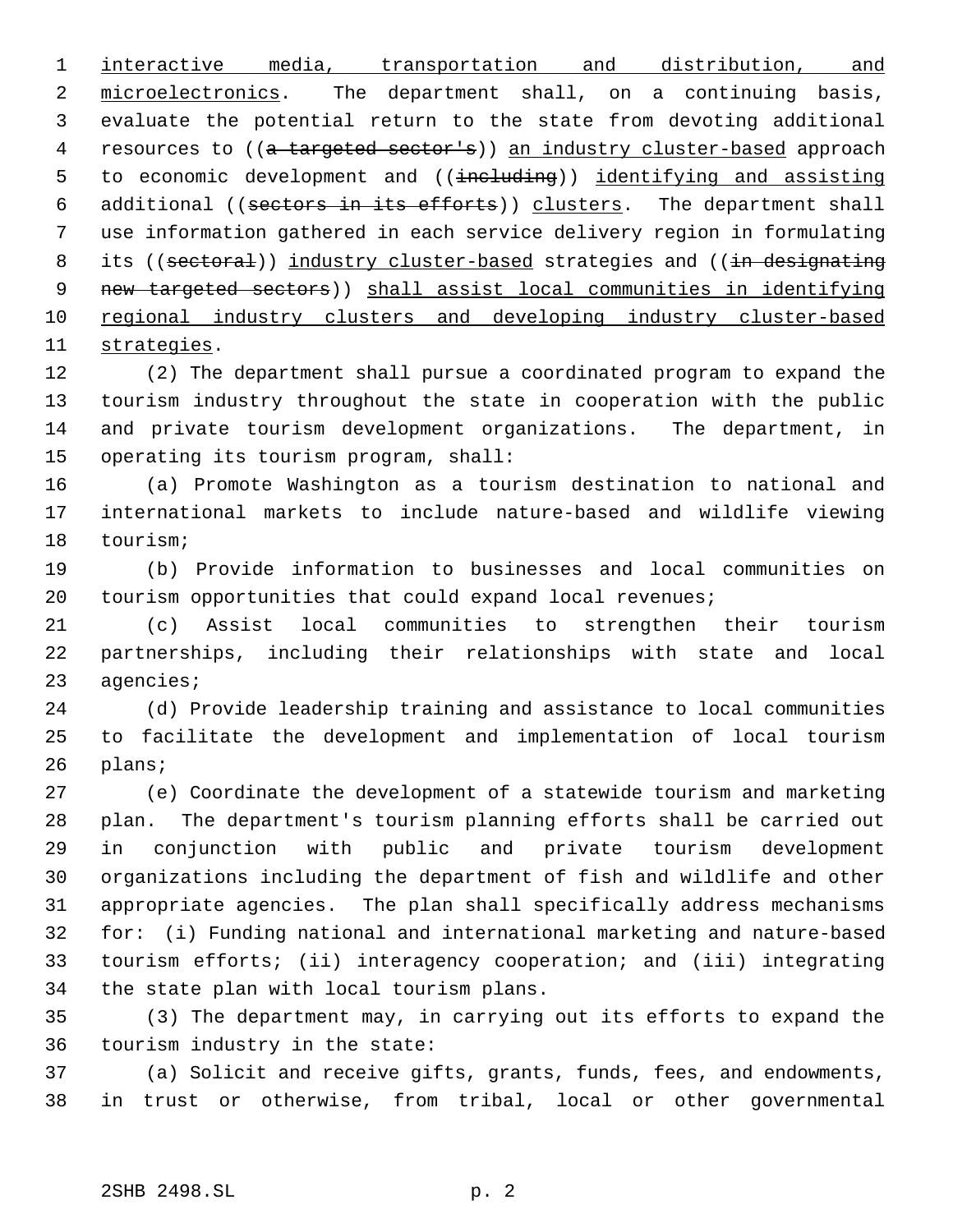entities, as well as private sources, and may expend the same or any income therefrom for tourism purposes. All revenue received for tourism purposes shall be deposited into the tourism development and promotion account created in RCW 43.330.094;

 (b) Host conferences and strategic planning workshops relating to the promotion of nature-based and wildlife viewing tourism;

(c) Conduct or contract for tourism-related studies;

(d) Contract with individuals, businesses, or public entities to

carry out its tourism-related activities under this section;

 (e) Provide tourism-related organizations with marketing and other technical assistance;

 (f) Evaluate and make recommendations on proposed tourism-related policies.

 (4)(a) The department shall promote, market, and encourage growth in the production of films and videos, as well as television commercials within the state; to this end the department is directed to assist in the location of a film and video production studio within the state.

 (b) The department may, in carrying out its efforts to encourage film and video production in the state, solicit and receive gifts, grants, funds, fees, and endowments, in trust or otherwise, from tribal, local, or other governmental entities, as well as private sources, and may expend the same or any income therefrom for the encouragement of film and video production. All revenue received for such purposes shall be deposited into the film and video promotion account created in RCW 43.330.092.

27 (5) In assisting in the development of ((a targeted sector)) 28 regional and statewide industry cluster-based strategies, the 29 department's activities ( $(\text{max})$ ) shall include, but are not limited to: 30 (a) ((Conducting)) Facilitating regional focus group discussions( $(\tau$ 31 facilitating meetings,)) and conducting studies to identify ((members 32 of the sector)) industry clusters, appraise the current ((state of the 33 sector)) information linkages within a cluster, and identify issues of 34 common concern within ((the sector)) a cluster;

35 (b) Supporting ((the formation of)) industry and cluster associations, publications of association and cluster directories, and 37 related efforts to create or expand the activities  $((e^p))$  of industry 38 and cluster associations;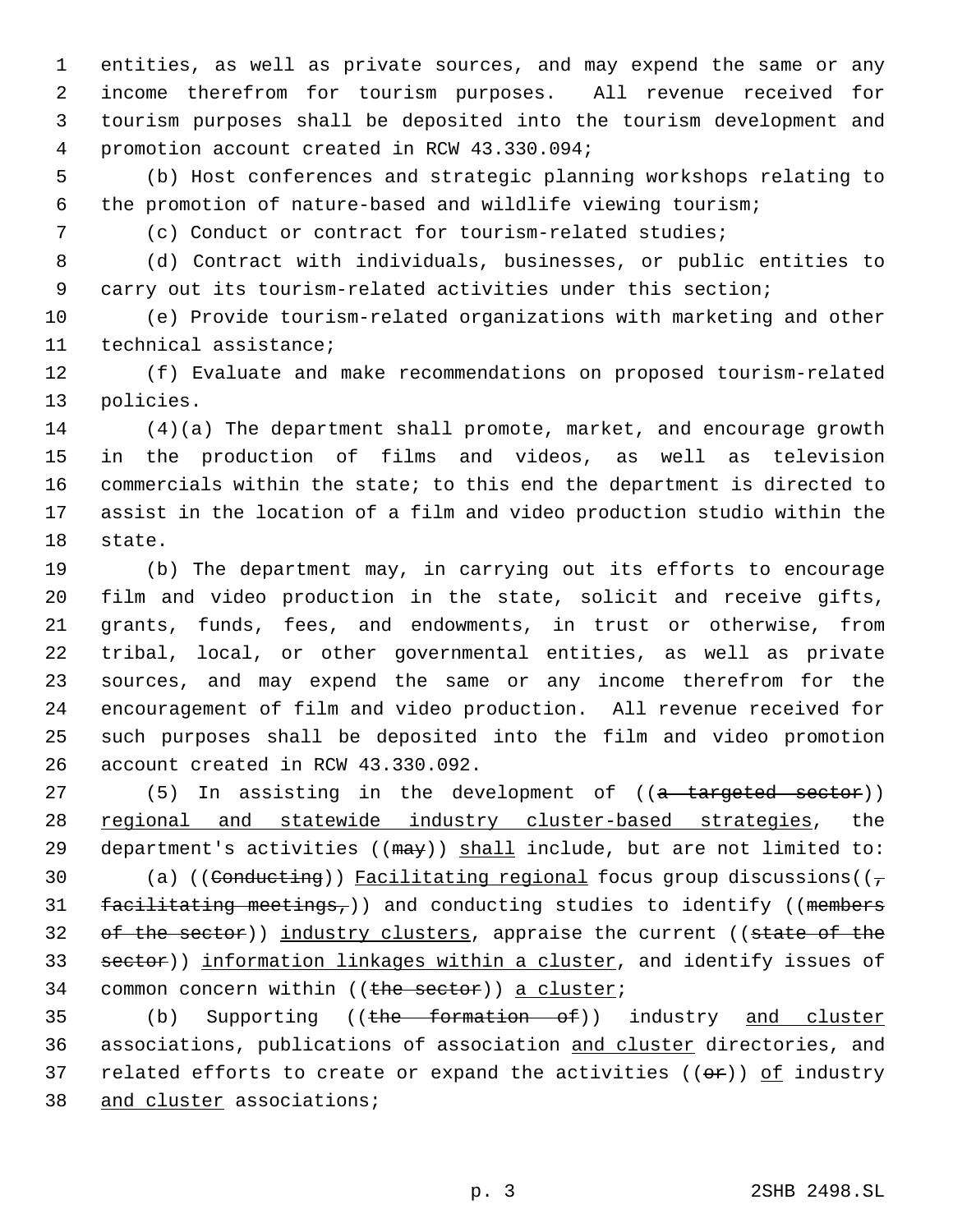- (c) ((Assisting in the formation of flexible networks by providing 2 (i) agency employees or private sector consultants trained to act as flexible network brokers and (ii) funding for potential flexible network participants for the purpose of organizing or implementing a flexible network;
- 

(d) Helping establish research consortia;

(e) Facilitating joint training and education programs;

8 (f) Promoting cooperative market development activities;

 (g) Analyzing the need, feasibility, and cost of establishing 10 product certification and testing facilities and services; and

 (h) Providing for methods of electronic communication and information dissemination among firms and groups of firms to facilitate 13 network activity)) Administering a competitive grant program to fund activities designed to further regional cluster growth. In 15 administering the program, the department shall work with an industry cluster advisory committee with equal representation from the work force training and education coordinating board, the state board for community and technical colleges, the employment security department, business, and labor.

20 (i) The industry cluster advisory committee shall recommend criteria for evaluating applications for grant funds and recommend applicants for receipt of grant funds.

 (ii) Applicants must include organizations from at least two counties and participants from the local business community. Eligible organizations include, but are not limited to, local governments, 26 economic development councils, chambers of commerce, federally recognized Indian tribes, work force development councils, and educational institutions.

 (iii) Applications must evidence financial participation of the partner organizations.

 (iv) Priority shall be given to applicants which will use the grant funds to build linkages and joint projects, to develop common resources and common training, and to develop common research and development projects or facilities.

 (v) The maximum amount of a grant is one hundred thousand dollars. (vi) A maximum of one hundred thousand dollars total can go to King, Pierce, Kitsap, and Snohomish counties combined.